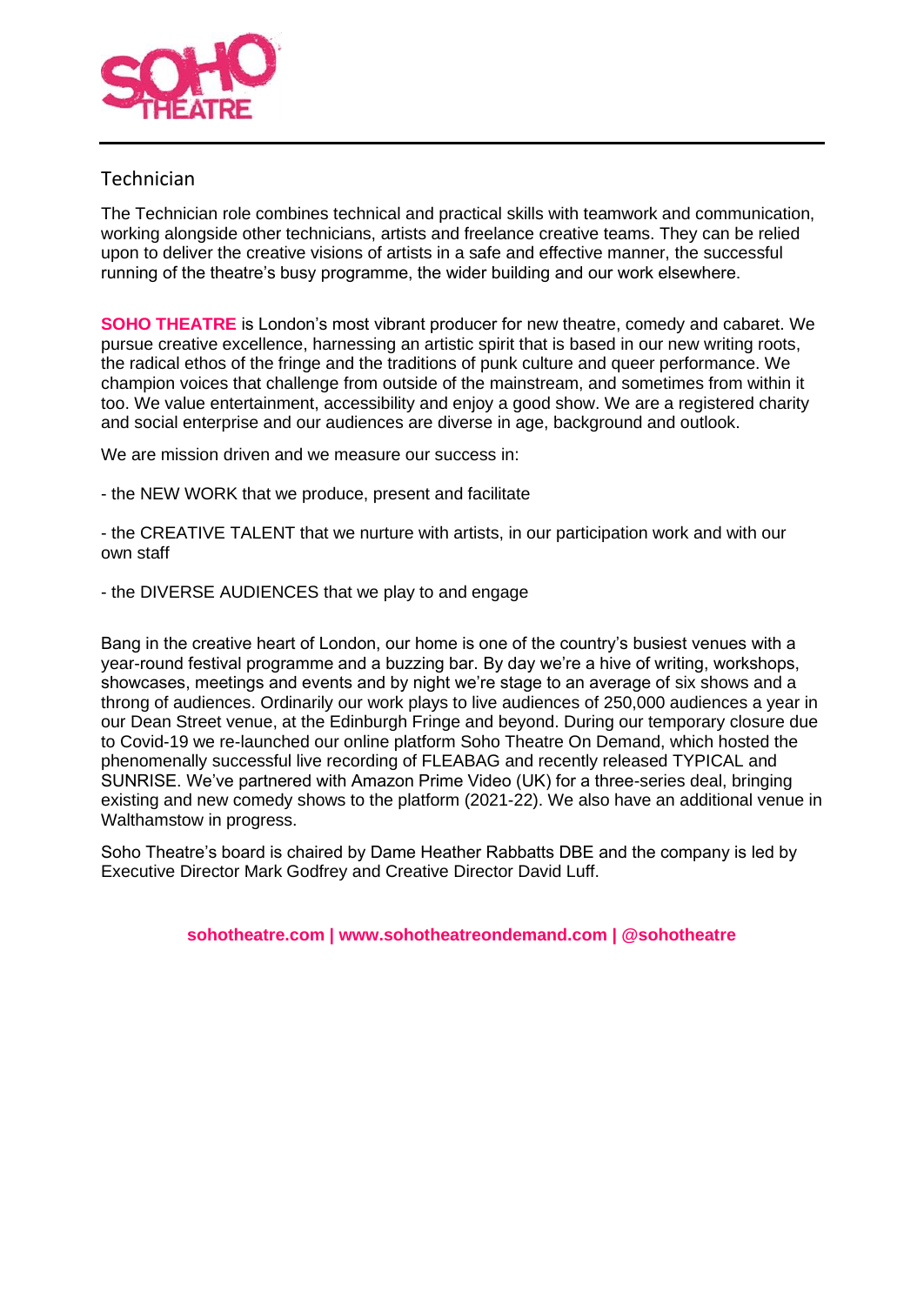

# **JOB SUMMARY**

| <b>Closing date:</b>   | Midday, Friday 15 July 2022                                                      |
|------------------------|----------------------------------------------------------------------------------|
| Interviews:            | w/c 25 July 2022                                                                 |
| <b>Start Date:</b>     | tbc                                                                              |
| <b>Job Title:</b>      | Technician                                                                       |
| <b>Responsible to:</b> | <b>Technical &amp; Production Manager</b>                                        |
| <b>Working with:</b>   | Technical team, Audiences & Communications team and<br><b>Facilities Manager</b> |
| Location:              | London, W1D 3NE                                                                  |
| Salary:                | £25,000 per annum                                                                |

# **How to apply:**

To apply, please fill in an application form and complete an online equal opportunities monitoring form – **[click here](https://sohotheatre.typeform.com/to/jsIXYDrR)**). When completing your application form, please read the person specification in the job description carefully.

#### **We will shortlist for the position based on how you respond to the job description and the person specification.**

## **Submitting an application:**

We prefer applications to be sent by email. Please send your completed forms to [jobs@sohotheatre.com](mailto:jobs@sohotheatre.com) with **Tech2022** in the subject line.

If you would like to submit your application in another format, or you have any queries about this role, please contact HR on 020 7478 0105 or email [jobs@sohotheatre.com](mailto:jobs@sohotheatre.com) to discuss alternatives.

## **The deadline for submitting your application is midday, Friday 15 July 2022.**

Interviews will be held week commencing 25 July 2022. We will contact every candidate, whether they have been shortlisted for interview or not.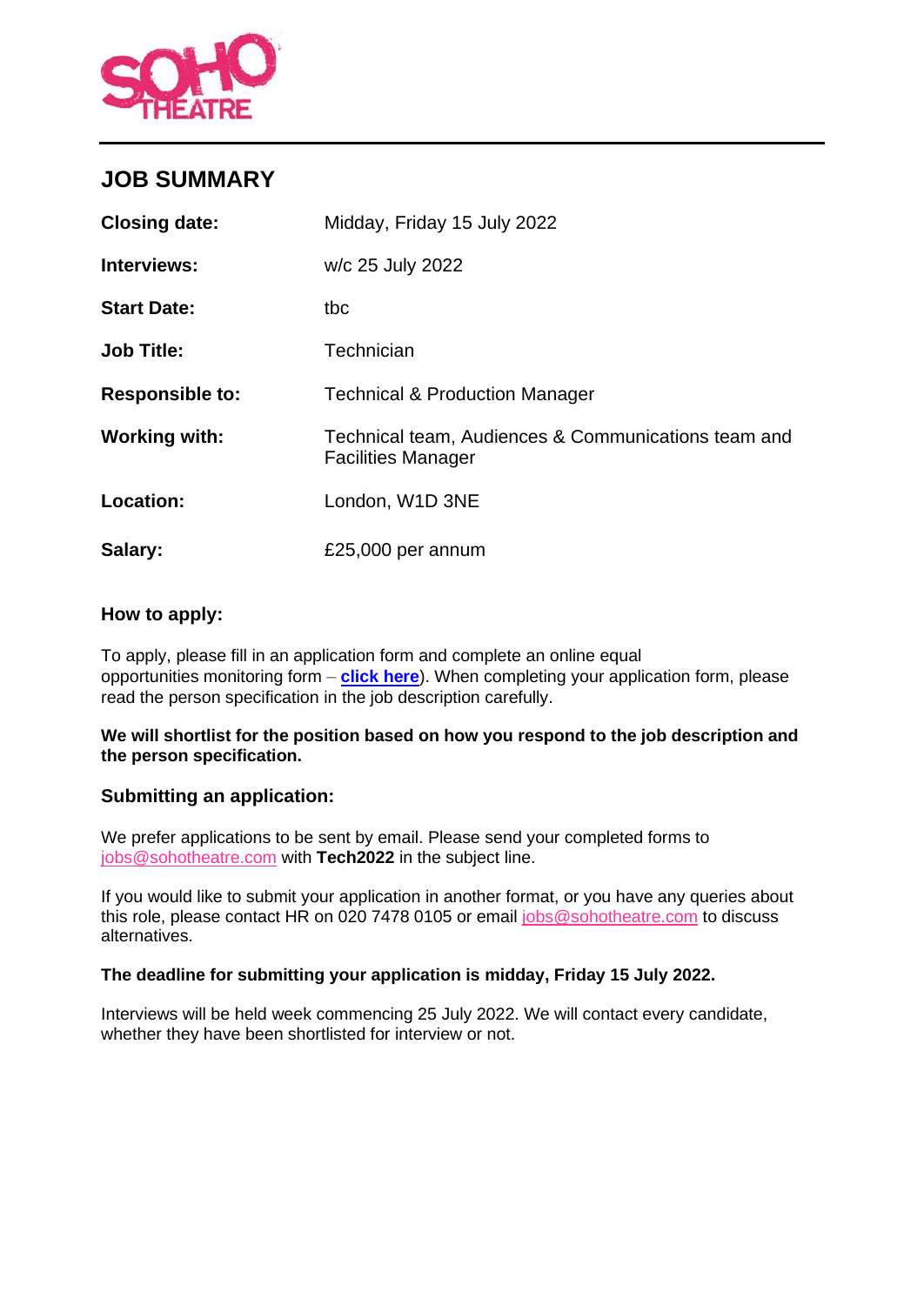

#### JOB DESCRIPTION

| Job Title:            | <b>Technician</b>                                                                                                                                                                      |
|-----------------------|----------------------------------------------------------------------------------------------------------------------------------------------------------------------------------------|
| Responsible to:       | <b>Technical &amp; Production Manager</b>                                                                                                                                              |
| Working closely with: | Technical team, Facilities Manager, Audiences team                                                                                                                                     |
| Purpose of job:       | To ensure the highest possible technical standards are achieved<br>and maintained for all productions and events across our three<br>venues.                                           |
|                       | With the Technical & Production Manager, to ensure that all<br>Health & Safety requirements are met for all activities and in all<br>venues, but also throughout the theatre building. |

#### **DUTIES**

## **TECHNICAL DEPARTMENT**

- To provide a constant, professional and friendly point of contact for visiting companies, artists and their representatives across all three venues and externally as required
- Assist with the regular and proper maintenance, inspection and, where appropriate, testing of production and building technical equipment, ensuring it meets industry and manufacturer standards
- To programme lighting and sound as required by all shows and events
- Assist with rigging and de-rigging of lighting / sound / video equipment
- Assist with get-ins and fit-ups of scenery, rigging and effects
- Assist in keeping the workshops, production office, technical and storage areas as clean and tidy as is practicable
- Create production specific effects / practical units / colour calls as required
- Create / sign off risk assessments for shows, ensuring control measures are adequate, achievable and adhered to at all times
- Supervise casual technical staff as required
- Provide technical support for external hire clients and events in other departments as required

#### **PERFORMANCE TIMES**

- Ensure public and backstage areas are safe and clear, the stage is ready, and artists / performers are standing by, assisting Front of House where required
- Operate lighting, sound and video for shows and events as required
- Oversee and assist with the nightly show turnarounds into second and third shows
- Complete a technical show report and submit to the Duty Technician at the end of the evening
- Ensure that the venue and associated areas are made safe, powered down and secured after the completion of the performance or event, taking responsibility for the deactivation and reactivation of detection devices as deemed necessary by the performance schedule
- Assist the Duty Manager in the event of an evacuation as per the evacuation procedure

#### **BUILDING**

• Support the Facilities Manager to maintain the building and plant equipment, assisting with routine day-to-day maintenance as required.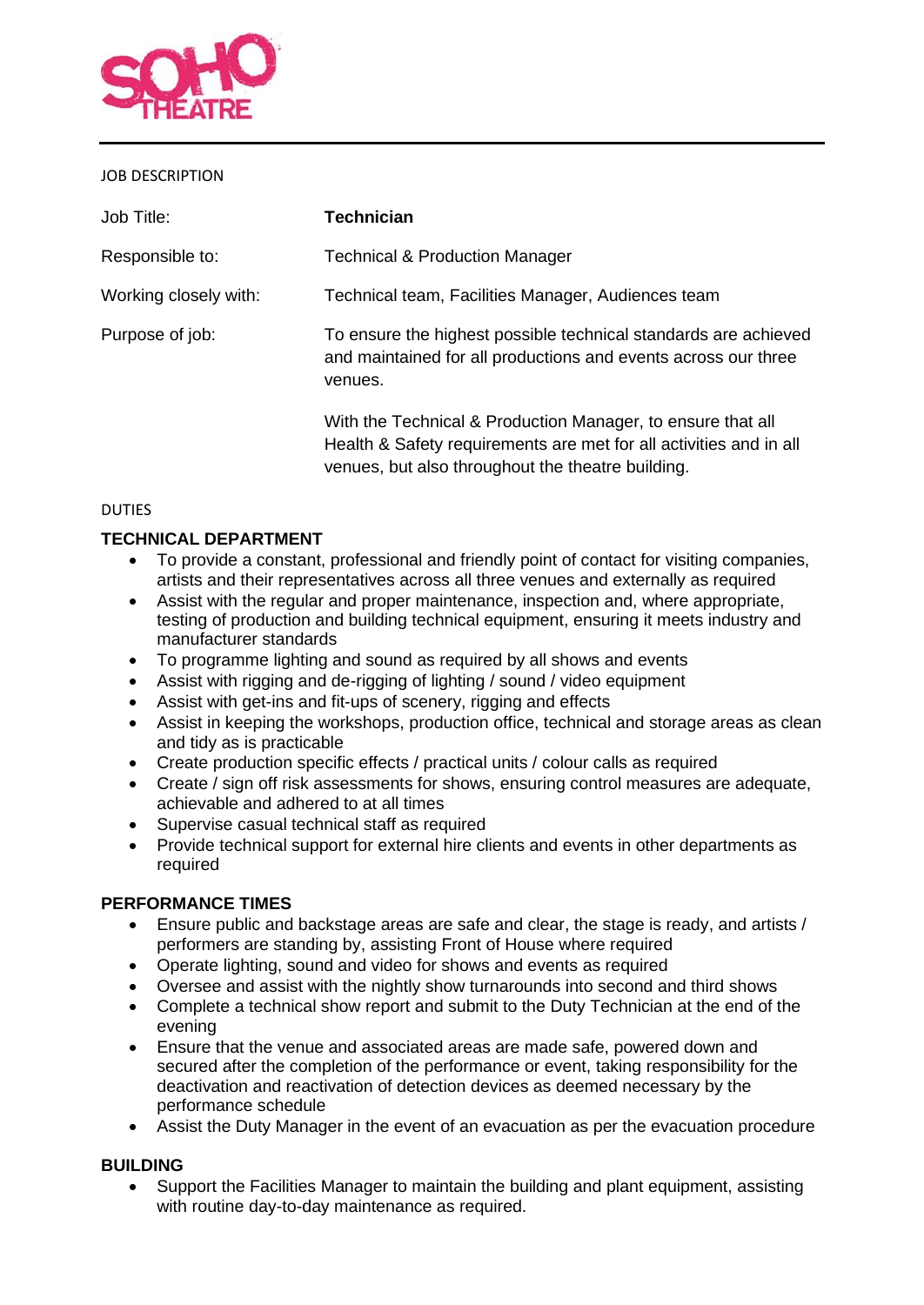

- Constantly ensure that all public areas of the building are kept clear and comply with Soho's building & entertainment licence and Health & Safety Policy
- Act as a key-holder for the building

## **HEALTH AND SAFETY**

- Read and actively implement Soho Theatre's Health & Safety Policy in all areas
- Ensure all work is carried out in a safe and secure manner and inform the Technical & Production Manager in the case of any uncertainty
- Ensure that all incoming companies are provided with a full Health & Safety induction on arrival, and technical company members are given a technical induction / toolbox talk
- Act as an appointed First Aider for the building

#### **GENERAL**

- Support the aims and objectives of Soho Theatre Company both internally and externally
- Act as an ambassador for Soho Theatre to all visitors to the building
- Any other duties the Technical & Production Manager may reasonably require

This is a guide to the nature of the work required of the Technician. It is not wholly comprehensive or restrictive and may be reviewed with the post holder and the line manager from time to time.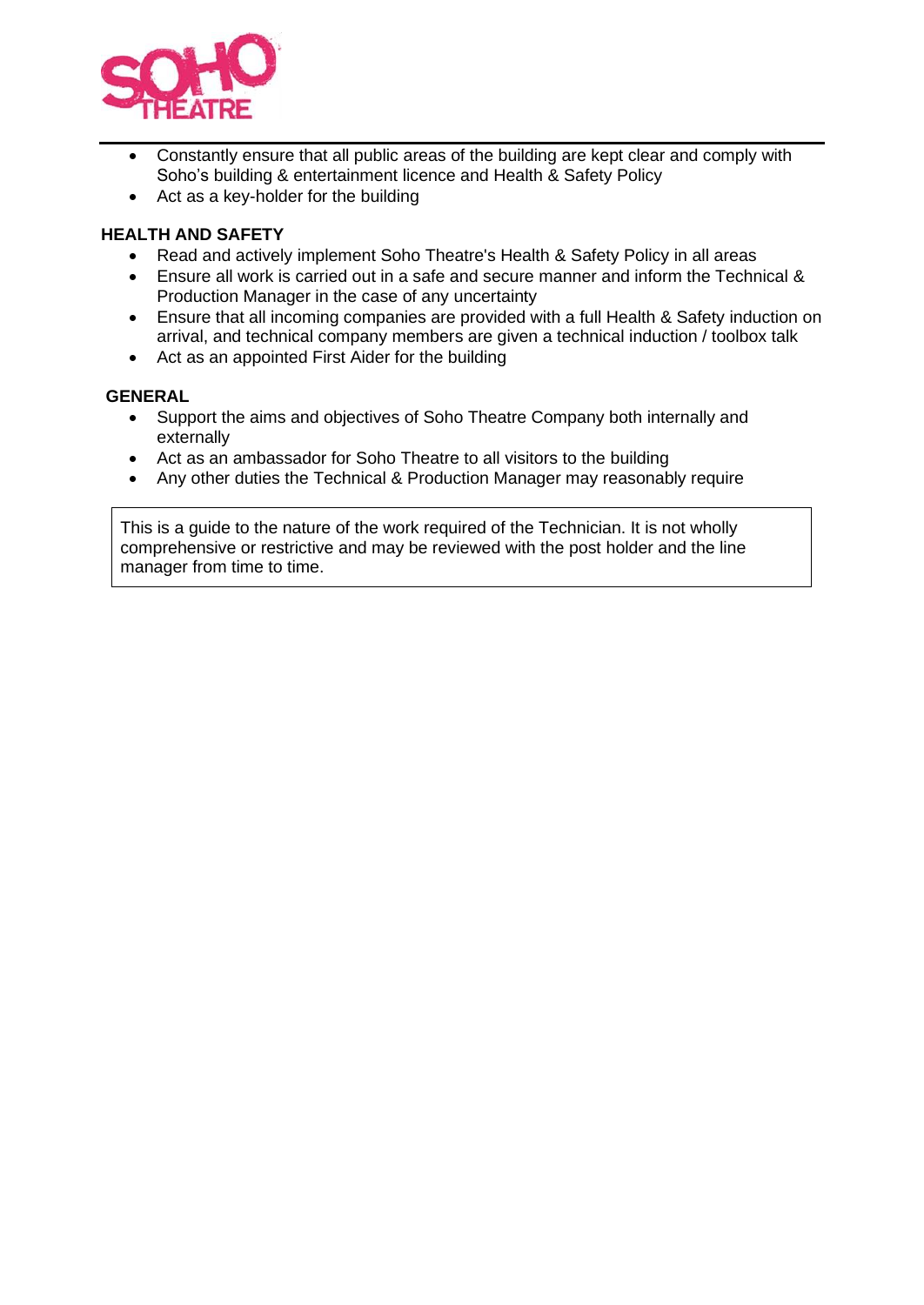

#### PERSON SPECIFICATION

#### **Essential Experience**

- Experience in a professional producing or receiving theatre and/or a qualification in technical theatre
- Experience of liaising with artists
- Rigging, operation and maintenance of theatrical lighting, sound, communications, special effects and video equipment

## **Desirable Experience (not part of shortlisting process)**

- Advanced knowledge of theatrical sound systems
- Awareness of networking for technical theatre infrastructure

#### **Essential Skills**

- Knowledge of ETC lighting desks, including plotting moving lights
- Knowledge of sound consoles and QLab software
- Ability to interpret technical drawings and sound/video/lighting plans
- Ability to work at height safely and with confidence
- Ability to communicate clearly, effectively and with authority and to lead by example
- An awareness of the access requirements that may be presented by artists and patrons, and to identify reasonable adjustments to make their time here safe and comfortable
- Excellent attention to detail and time management

## **Desirable Skills (not part of shortlisting process)**

- Ability to use a wide range of portable power tools and hand tools safely with confidence
- Ability to PAT test and maintain standard theatre equipment
- Basic knowledge of stage management duties
- Basic set construction and carpentry skills
- Experience with live sound mixing

#### **Qualities**

- Ability to work in a fast paced, energetic and demanding environment
- Possession of interpersonal skills of a high order, with the ability to engage with a wide range of personalities and backgrounds in a clear and effective manner
- Flexible approach to work, including willingness to work evenings, weekends, late night or overnight shifts, and / or holidays
- Willingness and ability to work unsupervised and on own initiative
- Highly organised and self-motivated
- An interest in new writing and ambitious approaches to theatre, comedy and cabaret
- Friendly and approachable, with an interest in meeting new people
- The ability to interpret Soho Theatre's creative vision
- A working knowledge of the arts sector